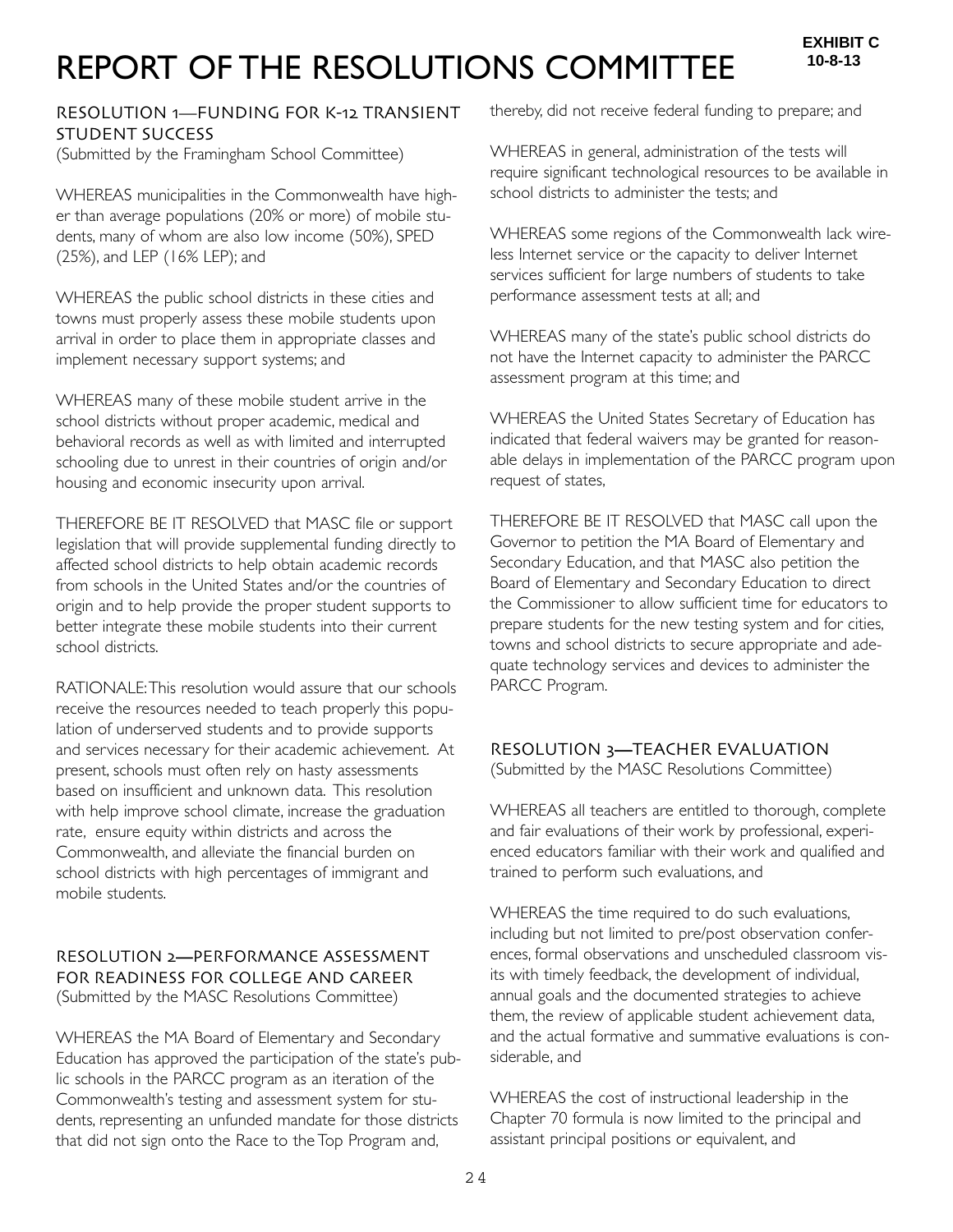WHEREAS how any service organization treats its "frontline" employees determines its success and there is no service more critical than the education of a community's children,

THEREFORE BE IT RESOLVED that MASC supports enhanced leadership of all teaching staff to include trained and state administratively certified instructional leaders/department heads/supervisors with the responsibility for an appropriate number of teachers such that the heretofore mentioned supervisory and evaluative tasks can be effectively performed; and

An updated Chapter 70 formula to reflect the increased costs associated with this enhanced leadership/supervision of all teachers in Massachusetts.

RATIONALE:The educator evaluation regulations being implemented by the Commissioner of Elementary and Secondary Education increase the burden on school administration and fail to address the costs associated with yet another unfunded mandate. MASC believes this failure increases the likelihood that this critical effort to improve teacher evaluations will, therefore, not succeed.This resolution will correct that deficiency, provide an improved "career ladder" for teachers, and decrease the "trust gap" that currently exists in the evaluation of teachers.

# RESOLUTION 4**—**EVALUATION OF THE COMMISSIONER OF EDUCATION

(Submitted by the MASC Resolutions Committee)

WHEREAS all Massachusetts educators are required by law and regulation to undergo a comprehensive evaluation based on discrete standards, indicators and elements that encompass performance measures, and

WHEREAS all Massachusetts school committees must provide an annual evaluation of the superintendent based on state standards and criteria, and

WHEREAS no Massachusetts educator or school district administrator is exempt from the requirements of being subjected to a thorough and comprehensive evaluation, and

WHEREAS the new evaluation system will incorporate input from local stakeholders including faculty, parents and students who are subject to the authority of superintendents, principals and teachers, and

WHEREAS the Commissioner of Elementary and Secondary Education is evaluated annually by the state Board of Elementary and Secondary Education without any input or feedback from stakeholders such as school committee members, superintendents, teachers, students or citizens,

THEREFORE BE IT RESOLVED that MASCsupports the Board of Elementary and Secondary Education be requested to solicit and consider in the evaluation process for the Commissioner of Elementary and Secondary Education meaningful input and comment from stakeholder constituencies including school committees, superintendents, parents and other stakeholders, and further, that aggregated comments and input from stakeholder constituencies be made available for public review.

FURTHER, BE IT RESOLVED that subsequent iterations of the teacher survey previously known as TellMass or Tells be revised to solicit feedback from educators about the performance of the Commissioner and Department of Elementary and Secondary Education and the impact of that performance on local district effectiveness, customer service performance, and morale.

### RESOLUTION 5**—**CONFIRMING ACTIONS FROM 2012

(Submitted by the MASC Resolutions Committee. See rationale and explanation on the following page.)

*RESOLUTIONS APPROVED BY THE DELEGATE ASSEMBLY – 2012*

#### RESOLUTION 1: Establishment of a Special Commission of the Legislature for the Study of Mandated Reports and Data Submissions for School Districts

(Submitted by the Framingham School Committee)

Now, therefore be it resolved that MASC file legislation which would have the effect of establishing a special commission of the Legislature, the purpose of which will be to determine the extent to which public school personnel are required to prepare and submit reports and data that are mandated by state and federal laws, agency regulations, and past practice notwithstanding whether the reports and data are a valuable part of improving student achievement.The commission will identify mandated reports and required submissions of data mandated by law, regulation or administrative directive, and it shall examine their value to benefit student achievement, identify those which are duplicative or redundant, and propose recommendations that may, but are not restricted to, eliminate, modify or otherwise revise them.

Further, be it resolved that the commission shall require that there be a financial and programmatic audit of any proposed regulations or agency directives that shall include a determination of the amount of time deemed to be necessary for compliance with regulations and directives and estimates of all the expenses required for local agencies, including local and regional school districts, charter schools and educational collaboratives, to fulfill the requirements of the regulations and directives on an annual basis before any regulations, directives or mandates are imposed, and further, that no regulations shall be prom